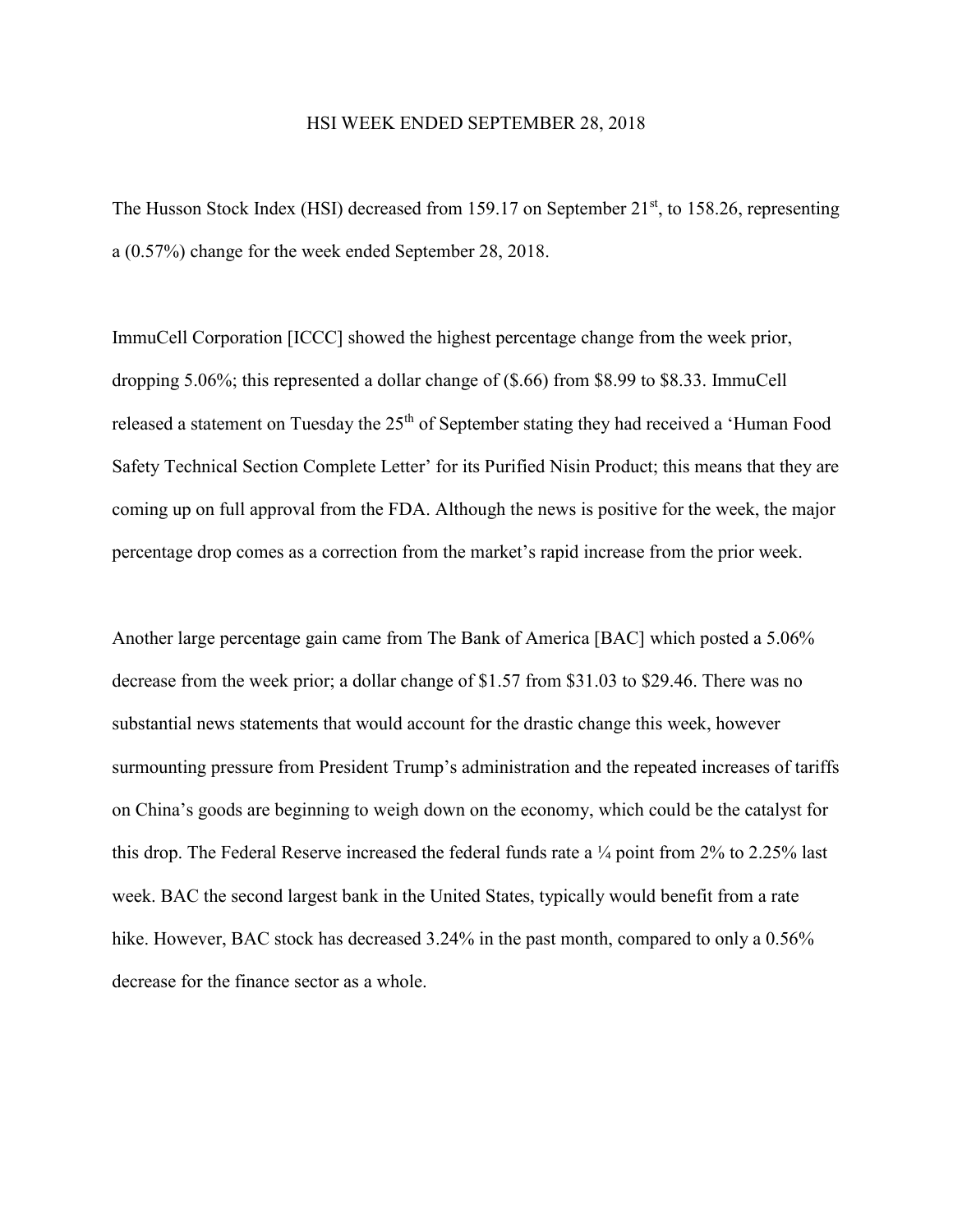Lastly, the highest dollar change for the week came from Idexx Laboratories, Inc. [IDXX], which posted a change of \$8.53 from \$241.13 to \$249.66 representing a 3.54% increase from the prior week. Idexx, a "global leader in veterinary diagnostics, veterinary practice software and water microbiology testing", released a statement on September 24<sup>th</sup>, claiming that the company will release its Third Quarter Financial Results on the 1<sup>st</sup> of November. Aside from this announcement, the company showed no significant news reports for the week.

The HSI was developed by Marie Kenney, while a student at Husson University, in consultation with Associate Professor J. Douglas Wellington. The index is currently being tracked and analyzed by Husson student Dominick Lizotte. The HSI tracks and analyzes 29 companies that are considered to have an effect on the Maine economy. These companies are either based in Maine or have an influence on the Maine economy through employment, and overall presence in the State. This price-weighted index offers a numerical break down of Maine's economy to help provide a better understanding of Maine's economy. The analysis looks into the events of the week and tries to explain significant changes in the stock prices of the companies that comprise the Husson Stock Index.

## References

ImmuCell. (2018) ImmuCell Announces Issuance of Human Food Safety Technical Section Complete Letter for its Purified Nisin Product [PDF File]. Retrieved from <http://immucell.com/wp-content/uploads/2018/09/Rel2018-09-25-lttrhead.pdf>